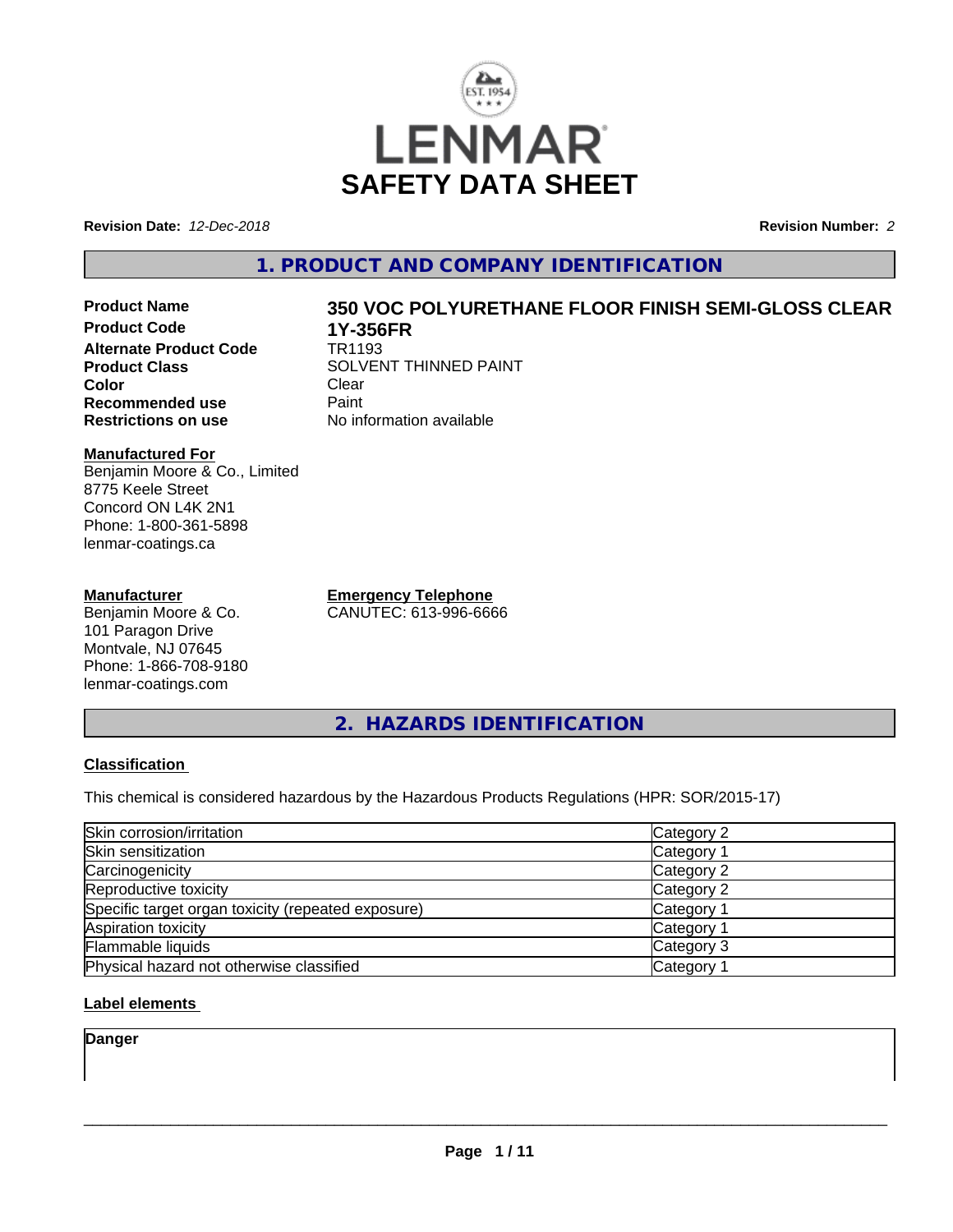\_\_\_\_\_\_\_\_\_\_\_\_\_\_\_\_\_\_\_\_\_\_\_\_\_\_\_\_\_\_\_\_\_\_\_\_\_\_\_\_\_\_\_\_\_\_\_\_\_\_\_\_\_\_\_\_\_\_\_\_\_\_\_\_\_\_\_\_\_\_\_\_\_\_\_\_\_\_\_\_\_\_\_\_\_\_\_\_\_\_\_\_\_

#### **Hazard statements**

Causes skin irritation May cause an allergic skin reaction Suspected of causing cancer Suspected of damaging fertility or the unborn child Causes damage to organs through prolonged or repeated exposure May be fatal if swallowed and enters airways Flammable liquid and vapor Risk of spontaneous combustion



**Appearance** liquid **Odor** solvent

#### **Precautionary Statements - Prevention**

Obtain special instructions before use Do not handle until all safety precautions have been read and understood Use personal protective equipment as required Wash face, hands and any exposed skin thoroughly after handling Contaminated work clothing should not be allowed out of the workplace Wear protective gloves Do not breathe dust/fume/gas/mist/vapors/spray Do not eat, drink or smoke when using this product Keep away from heat, hot surfaces, sparks, open flames and other ignition sources. No smoking Keep container tightly closed Ground/bond container and receiving equipment Use explosion-proof electrical/ventilating/lighting/equipment Use only non-sparking tools Take precautionary measures against static discharge Immediately after use, place rags, steel wool or waste used with this product in a sealed water-filled metal container or lay flat to dry. **Precautionary Statements - Response**

# IF exposed or concerned: Get medical advice/attention

**Skin** If skin irritation or rash occurs: Get medical advice/attention IF ON SKIN (or hair): Remove/Take off immediately all contaminated clothing. Rinse skin with water/shower Wash contaminated clothing before reuse **Ingestion** IF SWALLOWED: Immediately call a POISON CENTER or doctor/physician Do NOT induce vomiting **Fire**

In case of fire: Use CO2, dry chemical, or foam for extinction

#### **Precautionary Statements - Storage**

Store locked up Store in a well-ventilated place. Keep cool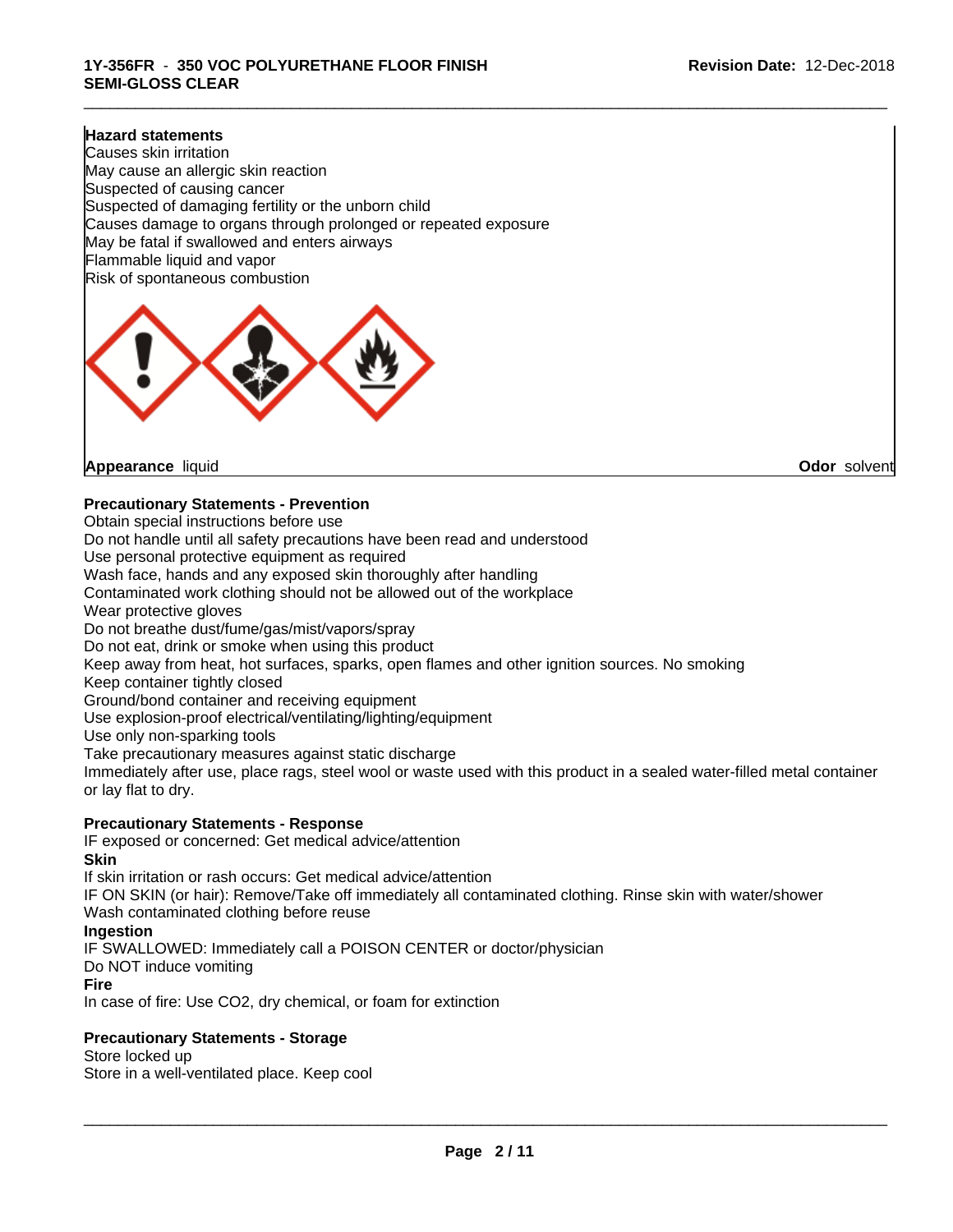### **Precautionary Statements - Disposal**

Dispose of contents/container to an approved waste disposal plant

Materials such as rags used with this product may begin to burn by themselves. After use, put rags in water or lay flat to dry, then discard.

\_\_\_\_\_\_\_\_\_\_\_\_\_\_\_\_\_\_\_\_\_\_\_\_\_\_\_\_\_\_\_\_\_\_\_\_\_\_\_\_\_\_\_\_\_\_\_\_\_\_\_\_\_\_\_\_\_\_\_\_\_\_\_\_\_\_\_\_\_\_\_\_\_\_\_\_\_\_\_\_\_\_\_\_\_\_\_\_\_\_\_\_\_

#### **Other information**

No information available

## **3. COMPOSITION INFORMATION ON COMPONENTS**

| <b>Chemical name</b>                          | CAS No.    | Weight-%      | Hazardous Material<br>Information Review Act date exemption granted<br>registry number<br>(HMIRA registry #) | Date HMIRA filed and<br>(if applicable) |
|-----------------------------------------------|------------|---------------|--------------------------------------------------------------------------------------------------------------|-----------------------------------------|
| Distillates, petroleum,<br>hydrotreated light | 64742-47-8 | $10 - 30\%$   |                                                                                                              |                                         |
| Stoddard solvent                              | 8052-41-3  | $10 - 30\%$   |                                                                                                              |                                         |
| Cyclotetrasiloxane, octamethyl-               | 556-67-2   | 7 - 13%       |                                                                                                              |                                         |
| Methyl ethyl ketoxime                         | 96-29-7    | $0.1 - 0.25%$ |                                                                                                              |                                         |
| Cobalt bis(2-ethylhexanoate)                  | 136-52-7   | $0.1 - 0.25%$ |                                                                                                              |                                         |

#### **Confidential Business Information note**

\*The exact percentage (concentration) of composition has been withheld as a trade secret

## **4. FIRST AID MEASURES**

| <b>General Advice</b>             | If symptoms persist, call a physician. Show this safety data<br>sheet to the doctor in attendance.                                                                                                                                     |
|-----------------------------------|----------------------------------------------------------------------------------------------------------------------------------------------------------------------------------------------------------------------------------------|
| <b>Eye Contact</b>                | Immediately flush with plenty of water. After initial flushing,<br>remove any contact lenses and continue flushing for at<br>least 15 minutes. Keep eye wide open while rinsing. If<br>symptoms persist, call a physician.             |
| <b>Skin Contact</b>               | Wash off immediately with soap and plenty of water while<br>removing all contaminated clothes and shoes. If skin<br>irritation persists, call a physician. Wash clothing before<br>reuse. Destroy contaminated articles such as shoes. |
| <b>Inhalation</b>                 | Move to fresh air. If symptoms persist, call a physician.<br>If not breathing, give artificial respiration. Call a physician<br>immediately.                                                                                           |
| Ingestion                         | Clean mouth with water and afterwards drink plenty of<br>water. Do not induce vomiting without medical advice.<br>Never give anything by mouth to an unconscious person.<br>Consult a physician.                                       |
| <b>Protection Of First-Aiders</b> | Use personal protective equipment.                                                                                                                                                                                                     |
|                                   |                                                                                                                                                                                                                                        |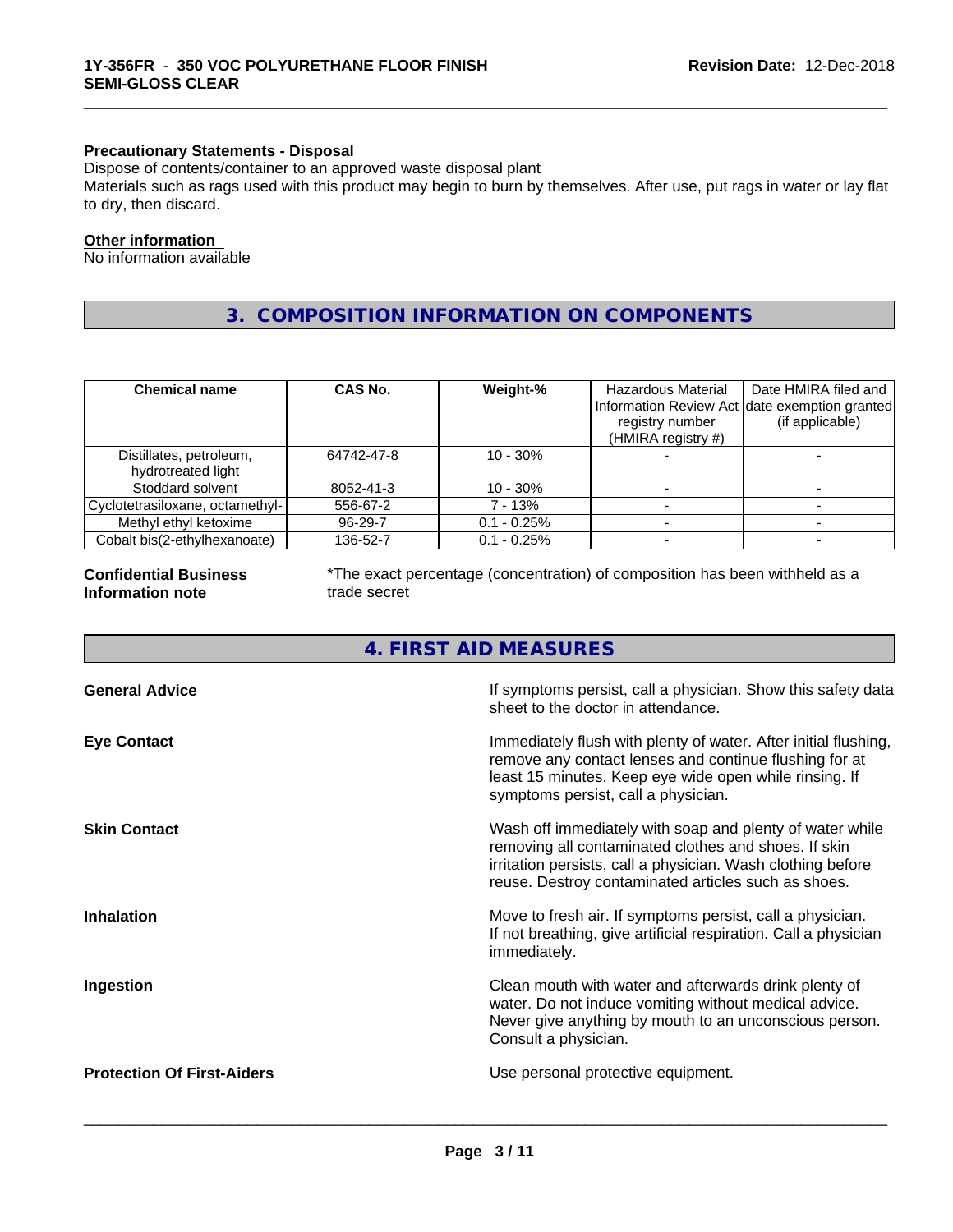| <b>Most Important Symptoms/Effects</b>                                           | May cause allergic skin reaction.<br>Treat symptomatically.                                                                                                                                                                                            |  |  |
|----------------------------------------------------------------------------------|--------------------------------------------------------------------------------------------------------------------------------------------------------------------------------------------------------------------------------------------------------|--|--|
| <b>Notes To Physician</b>                                                        |                                                                                                                                                                                                                                                        |  |  |
|                                                                                  | 5. FIRE-FIGHTING MEASURES                                                                                                                                                                                                                              |  |  |
| <b>Suitable Extinguishing Media</b>                                              | Foam, dry powder or water. Use extinguishing measures<br>that are appropriate to local circumstances and the<br>surrounding environment.                                                                                                               |  |  |
| Protective equipment and precautions for firefighters                            | As in any fire, wear self-contained breathing apparatus<br>pressure-demand, MSHA/NIOSH (approved or equivalent)<br>and full protective gear.                                                                                                           |  |  |
| <b>Specific Hazards Arising From The Chemical</b>                                | Combustible material. Closed containers may rupture if<br>exposed to fire or extreme heat. Keep product and empty<br>container away from heat and sources of ignition. Thermal<br>decomposition can lead to release of irritating gases and<br>vapors. |  |  |
| <b>Sensitivity to mechanical impact</b>                                          | No.                                                                                                                                                                                                                                                    |  |  |
| Sensitivity to static discharge                                                  | Yes                                                                                                                                                                                                                                                    |  |  |
| <b>Flash Point Data</b><br>Flash point (°F)<br>Flash Point (°C)<br><b>Method</b> | 100.0<br>37.8<br><b>PMCC</b>                                                                                                                                                                                                                           |  |  |
| <b>Flammability Limits In Air</b>                                                |                                                                                                                                                                                                                                                        |  |  |
| Lower flammability limit:<br><b>Upper flammability limit:</b>                    | Not available<br>Not available                                                                                                                                                                                                                         |  |  |
| <b>NFPA</b><br>Health: 1<br>Flammability: 2                                      | Instability: 0<br>Special: Not Applicable                                                                                                                                                                                                              |  |  |
| <b>NFPA Legend</b><br>0 - Not Hazardous<br>1 - Slightly<br>2 - Moderate          |                                                                                                                                                                                                                                                        |  |  |

\_\_\_\_\_\_\_\_\_\_\_\_\_\_\_\_\_\_\_\_\_\_\_\_\_\_\_\_\_\_\_\_\_\_\_\_\_\_\_\_\_\_\_\_\_\_\_\_\_\_\_\_\_\_\_\_\_\_\_\_\_\_\_\_\_\_\_\_\_\_\_\_\_\_\_\_\_\_\_\_\_\_\_\_\_\_\_\_\_\_\_\_\_

- Mode
- 3 High
- 4 Severe

*The ratings assigned are only suggested ratings, the contractor/employer has ultimate responsibilities for NFPA ratings where this system is used.*

*Additional information regarding the NFPA rating system is available from the National Fire Protection Agency (NFPA) at www.nfpa.org.*

## **6. ACCIDENTAL RELEASE MEASURES**

**Personal Precautions Precautions** Use personal protective equipment. Remove all sources of ignition.

**Other Information Discription** Prevent further leakage or spillage if safe to do so. Do not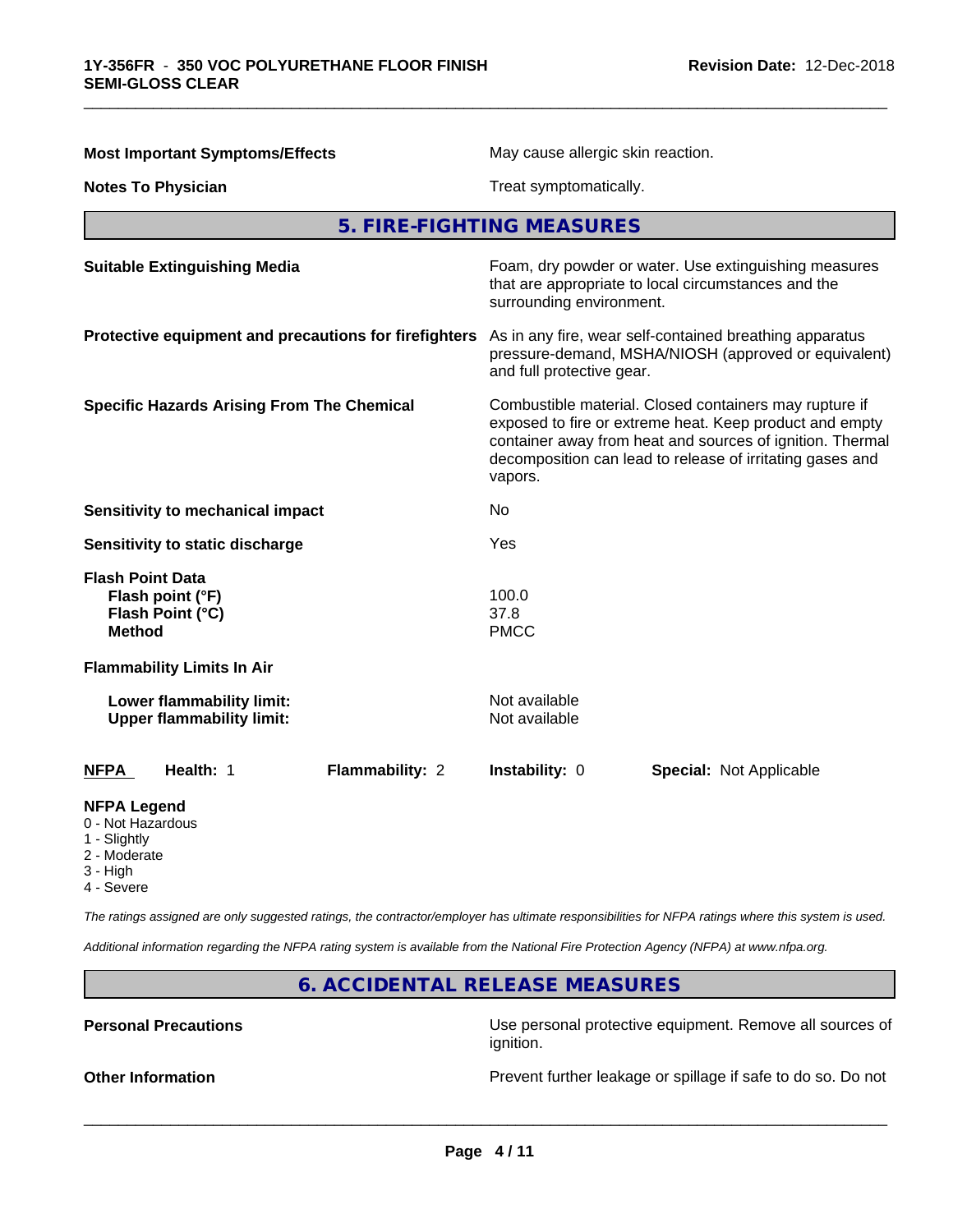allow material to contaminate ground water system. Prevent product from entering drains. Do not flush into surface water or sanitary sewer system. Local authorities should be advised if significant spillages cannot be contained.

**Environmental precautions** See Section 12 for additional Ecological Information.

**Methods for Cleaning Up** Dam up. Soak up with inert absorbent material. Pick up and transfer to properly labeled containers. Clean contaminated surface thoroughly.

## **7. HANDLING AND STORAGE**

\_\_\_\_\_\_\_\_\_\_\_\_\_\_\_\_\_\_\_\_\_\_\_\_\_\_\_\_\_\_\_\_\_\_\_\_\_\_\_\_\_\_\_\_\_\_\_\_\_\_\_\_\_\_\_\_\_\_\_\_\_\_\_\_\_\_\_\_\_\_\_\_\_\_\_\_\_\_\_\_\_\_\_\_\_\_\_\_\_\_\_\_\_

| <b>Handling</b>               | Use only in area provided with appropriate exhaust<br>ventilation. Do not breathe vapors or spray mist. Wear<br>personal protective equipment. Take precautionary<br>measures against static discharges. To avoid ignition of<br>vapors by static electricity discharge, all metal parts of the<br>equipment must be grounded. Keep away from open<br>flames, hot surfaces and sources of ignition. |
|-------------------------------|-----------------------------------------------------------------------------------------------------------------------------------------------------------------------------------------------------------------------------------------------------------------------------------------------------------------------------------------------------------------------------------------------------|
| <b>Storage</b>                | Keep containers tightly closed in a dry, cool and<br>well-ventilated place. Keep away from heat. Keep away<br>from open flames, hot surfaces and sources of ignition.<br>Keep in properly labeled containers. Keep out of the reach<br>of children.                                                                                                                                                 |
|                               | <b>DANGER</b> - Rags, steel wool or waste soaked with this<br>product may spontaneously catch fire if improperly<br>discarded. Immediately after use, place rags, steel wool or<br>waste in a sealed water-filled metal container.                                                                                                                                                                  |
| <b>Incompatible Materials</b> | Incompatible with strong acids and bases and strong<br>oxidizing agents.                                                                                                                                                                                                                                                                                                                            |

## **8. EXPOSURE CONTROLS/PERSONAL PROTECTION**

## **Exposure Limits**

| <b>Chemical name</b>                          | <b>ACGIH TLV</b> | Alberta                                     | <b>British Columbia</b>                                                                  | <b>Ontario</b>              | Quebec                                             |
|-----------------------------------------------|------------------|---------------------------------------------|------------------------------------------------------------------------------------------|-----------------------------|----------------------------------------------------|
| Distillates, petroleum,<br>hydrotreated light | N/E              | N/E                                         | 200 mg/m <sup>3</sup> - TWA<br>Skin absorption can<br>contribute to overall<br>exposure. | N/E                         | N/E                                                |
| Stoddard solvent                              | 100 ppm - TWA    | 100 ppm - TWA<br>$572 \text{ ma/m}^3$ - TWA | 290 mg/m <sup>3</sup> - TWA<br>580 mg/m $3$ - STEL                                       | 525 mg/m <sup>3</sup> - TWA | 100 ppm - TWAEV<br>$\,$ 525 ma/m $^3$ - TWAEV $\,$ |

#### **Legend**

ACGIH - American Conference of Governmental Industrial Hygienists

Alberta - Alberta Occupational Exposure Limits

British Columbia - British Columbia Occupational Exposure Limits

Ontario - Ontario Occupational Exposure Limits

Quebec - Quebec Occupational Exposure Limits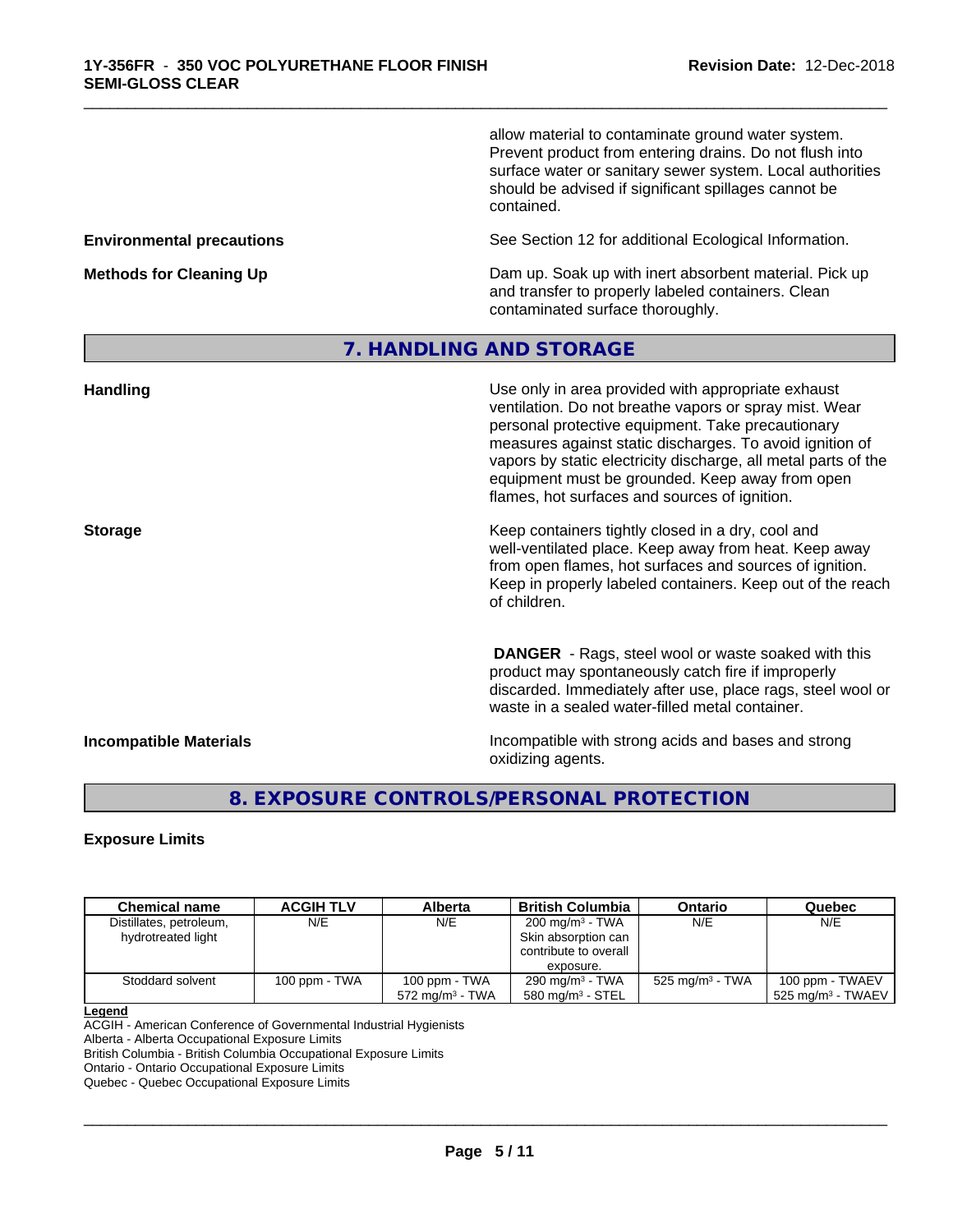N/E - Not established

**Personal Protective Equipment Eye/Face Protection Safety glasses with side-shields.** 

**Engineering Measures Ensure** Ensure adequate ventilation, especially in confined areas.

\_\_\_\_\_\_\_\_\_\_\_\_\_\_\_\_\_\_\_\_\_\_\_\_\_\_\_\_\_\_\_\_\_\_\_\_\_\_\_\_\_\_\_\_\_\_\_\_\_\_\_\_\_\_\_\_\_\_\_\_\_\_\_\_\_\_\_\_\_\_\_\_\_\_\_\_\_\_\_\_\_\_\_\_\_\_\_\_\_\_\_\_\_

**Skin Protection Skin Protection Skin Protective gloves.** Long sleeved clothing. Protective gloves. **Respiratory Protection In operations where exposure limits are exceeded, use a** NIOSH approved respirator that has been selected by a technically qualified person for the specific work conditions. When spraying the product or applying in confined areas, wear a NIOSH approved respirator specified for paint spray or organic vapors.

**Hygiene Measures Avoid contact with skin, eyes and clothing. Remove and Avoid contact with skin, eyes and clothing. Remove and Avoid contact with skin, eyes and clothing. Remove and** wash contaminated clothing before re-use. Wash thoroughly after handling. When using do not eat, drink or smoke.

## **9. PHYSICAL AND CHEMICAL PROPERTIES**

**Appearance** liquid **Odor** solvent **Odor Threshold**<br> **Density (Ibs/gal)**<br> **Density (Ibs/gal)**<br> **No information available**<br> **No information available**<br> **No information available Density (Ibs/gal)** 7.7 - 7.8<br> **Specific Gravity** 3.1 2.2 2.2 2.2 2.2 2.95 **Specific Gravity pH** No information available **Viscosity (cps)** No information available **Solubility(ies)** No information available in the solution of the solution of the solution available in the solution of the solution of the solution of the solution of the solution of the solution of the solution of the so **Water solubility** No information available **Evaporation Rate No information available No information available Vapor pressure** No information available **No information available Vapor density Vapor density No information available Wt. % Solids** 50 - 60 **Vol. % Solids** 45 - 55 **Wt. % Volatiles** 40 - 50 **Vol. % Volatiles VOC Regulatory Limit (g/L)** < 350 **Boiling Point (°F)** 302 **Boiling Point (°C)** 150 **Freezing point (°F)** No information available **Freezing Point (°C)** No information available **Flash point (°F)** 100.0 **Flash Point (°C)** 37.8 **Method** PMCC **Flammability (solid, gas)**<br> **Commability limit:**<br>
Upper flammability limit:<br>
Not applicable **Upper flammability limit:**<br> **Lower flammability limit:**<br>
Not applicable<br>
Not applicable **Lower flammability limit:**<br> **Autoignition Temperature (°F)** Not applicable available and the Muslim Muslim Comments and Muslim Automation and the Muslim Comments and Muslim Comments and Muslim Comments and Muslim Comments **Autoignition Temperature (°F) Autoignition Temperature (°C)** No information available **Decomposition Temperature (°F)** No information available **Decomposition Temperature (°C)** No information available<br> **Partition coefficient Partition available** 

**No information available**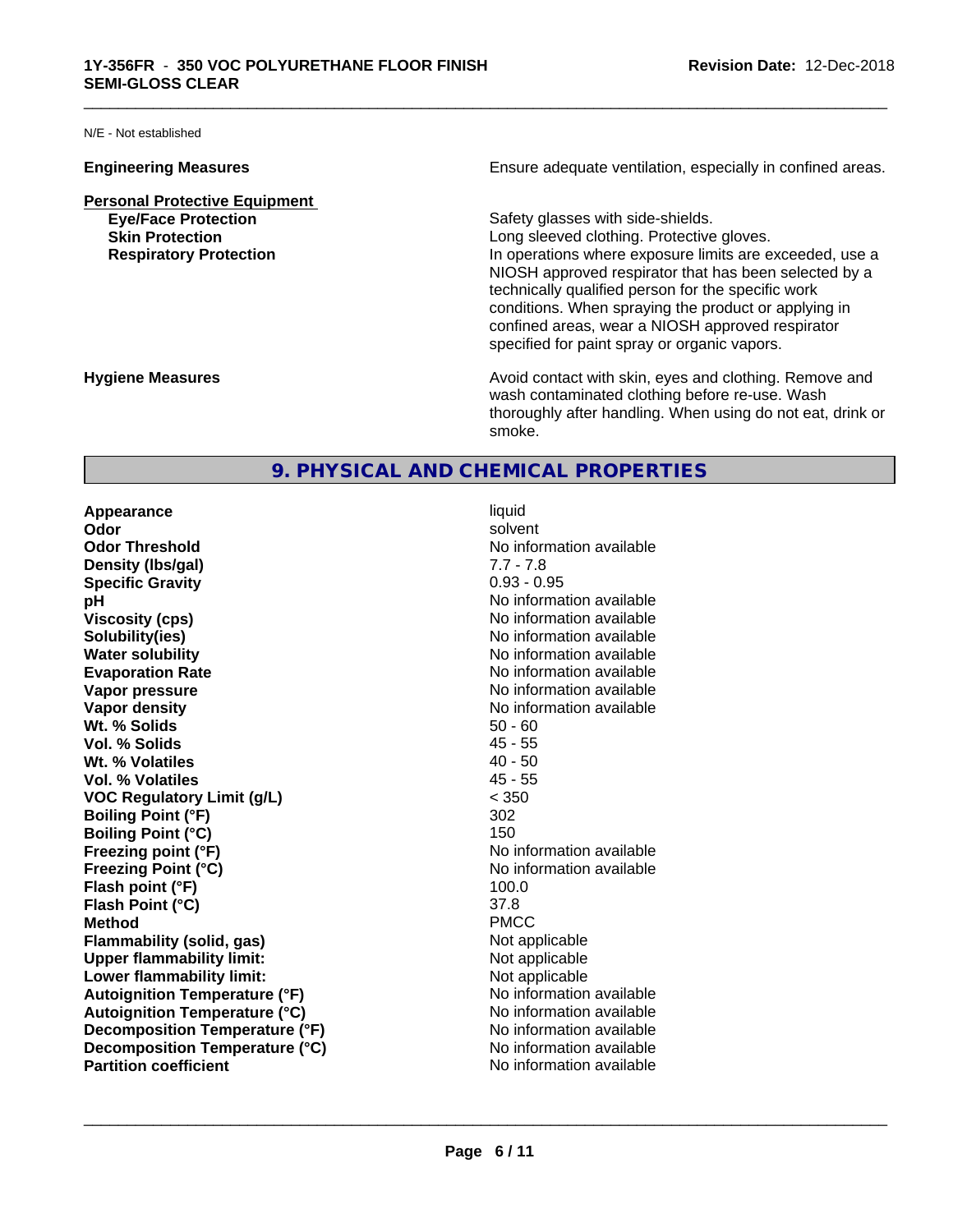# **10. STABILITY AND REACTIVITY Reactivity** Not Applicable **Chemical Stability Chemical Stability** Stable under normal conditions. Hazardous polymerisation does not occur. **Conditions to avoid Conditions to avoid Conditions keep** away from open flames, hot surfaces, static electricity and sources of ignition. **Incompatible Materials Incompatible with strong acids and bases and strong** oxidizing agents. **Hazardous Decomposition Products** Thermal decomposition can lead to release of irritating gases and vapors. **Possibility of hazardous reactions** None under normal conditions of use.

\_\_\_\_\_\_\_\_\_\_\_\_\_\_\_\_\_\_\_\_\_\_\_\_\_\_\_\_\_\_\_\_\_\_\_\_\_\_\_\_\_\_\_\_\_\_\_\_\_\_\_\_\_\_\_\_\_\_\_\_\_\_\_\_\_\_\_\_\_\_\_\_\_\_\_\_\_\_\_\_\_\_\_\_\_\_\_\_\_\_\_\_\_

## **11. TOXICOLOGICAL INFORMATION**

#### **Product Information Information on likely routes of exposure**

**Principal Routes of Exposure Exposure** Eye contact, skin contact and inhalation.

**Acute Toxicity**<br>**Product Information** 

Repeated or prolonged exposure to organic solvents may lead to permanent brain and nervous system damage. Intentional misuse by deliberately concentrating and inhaling vapors may be harmful or fatal.

#### **Symptoms related to the physical,chemical and toxicological characteristics**

| <b>Symptoms</b>                                                                            | No information available                                                                                                                                                                                                                   |
|--------------------------------------------------------------------------------------------|--------------------------------------------------------------------------------------------------------------------------------------------------------------------------------------------------------------------------------------------|
| Delayed and immediate effects as well as chronic effects from short and long-term exposure |                                                                                                                                                                                                                                            |
| Eye contact<br><b>Skin contact</b>                                                         | Contact with eyes may cause irritation.<br>May cause skin irritation and/or dermatitis. Prolonged skin                                                                                                                                     |
| <b>Inhalation</b>                                                                          | contact may defat the skin and produce dermatitis.<br>High vapor / aerosol concentrations are irritating to the                                                                                                                            |
|                                                                                            | eyes, nose, throat and lungs and may cause headaches,<br>dizziness, drowsiness, unconsciousness, and other central<br>nervous system effects.                                                                                              |
| Ingestion                                                                                  | Ingestion may cause irritation to mucous membranes.<br>Small amounts of this product aspirated into the<br>respiratory system during ingestion or vomiting may cause<br>mild to severe pulmonary injury, possibly progressing to<br>death. |
| <b>Sensitization</b><br><b>Neurological Effects</b><br><b>Mutagenic Effects</b>            | May cause an allergic skin reaction.<br>No information available.<br>No information available.                                                                                                                                             |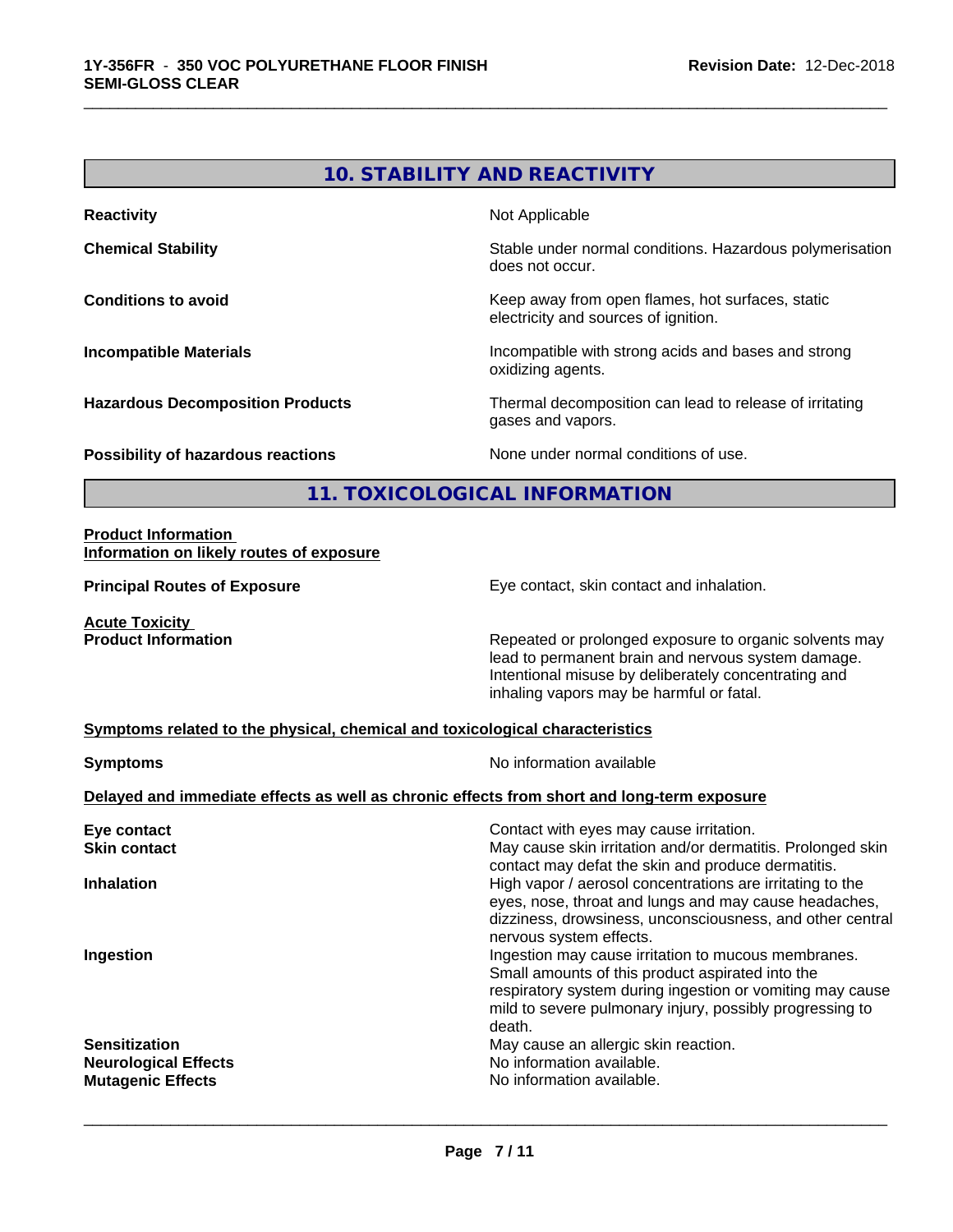**Developmental Effects Target organ effects No information available.**<br> **STOT - single exposure No information available. STOT** - single exposure<br> **STOT** - repeated exposure<br> **STOT** - repeated exposure<br> **STOT** - repeated exposure **STOT** - repeated exposure **Other adverse effects** No information available.

**Reproductive Effects Possible risk of impaired fertility. Possible risk of harm to** the unborn child.<br>No information available. **Aspiration Hazard** May be harmful if swallowed and enters airways. Small amounts of this product aspirated into the respiratory system during ingestion or vomiting may cause mild to severe pulmonary injury, possibly progressing to death.

\_\_\_\_\_\_\_\_\_\_\_\_\_\_\_\_\_\_\_\_\_\_\_\_\_\_\_\_\_\_\_\_\_\_\_\_\_\_\_\_\_\_\_\_\_\_\_\_\_\_\_\_\_\_\_\_\_\_\_\_\_\_\_\_\_\_\_\_\_\_\_\_\_\_\_\_\_\_\_\_\_\_\_\_\_\_\_\_\_\_\_\_\_

#### **Numerical measures of toxicity**

#### **The following values are calculated based on chapter 3.1 of the GHS document**

| ATEmix (oral)          | 14724 mg/kg |
|------------------------|-------------|
| <b>ATEmix (dermal)</b> | 7346 mg/kg  |

#### **Component Information**

| Chemical name                                                 | Oral LD50            | Dermal LD50                | Inhalation LC50                      |
|---------------------------------------------------------------|----------------------|----------------------------|--------------------------------------|
| Distillates, petroleum, hydrotreated  <br>light<br>64742-47-8 | $>$ 5000 mg/kg (Rat) | $>$ 2000 mg/kg (Rabbit)    | > 5.2 mg/L (Rat) 4 h                 |
| Cyclotetrasiloxane, octamethyl-<br>556-67-2                   | $= 4800$ mg/kg (Rat) | $= 2001$ mg/kg (Rabbit)    | $= 36$ g/m <sup>3</sup> (Rat) 4 h    |
| Methyl ethyl ketoxime<br>$96 - 29 - 7$                        | $= 930$ mg/kg (Rat)  | 1000 - 1800 mg/kg (Rabbit) | $>$ 4800 mg/m <sup>3</sup> (Rat) 4 h |

#### **Carcinogenicity**

*The information below indicateswhether each agency has listed any ingredient as a carcinogen:.*

| <b>Chemical name</b>         | <b>IARC</b>                     | <b>NTP</b>                   |
|------------------------------|---------------------------------|------------------------------|
|                              | 2B<br>Possible Human Carcinogen | Reasonably Anticipated Human |
| Cobalt bis(2-ethylhexanoate) |                                 | Carcinogen                   |

• Cobalt and cobalt compounds are listed as possible human carcinogens by IARC (2B). However, there is inadequate evidence of the carcinogenicity of cobalt and cobalt compounds in humans.

#### **Legend**

IARC - International Agency for Research on Cancer NTP - National Toxicity Program OSHA - Occupational Safety & Health Administration

**12. ECOLOGICAL INFORMATION**

## **Ecotoxicity Effects**

The environmental impact of this product has not been fully investigated.

## **Product Information**

#### **Acute Toxicity to Fish**

No information available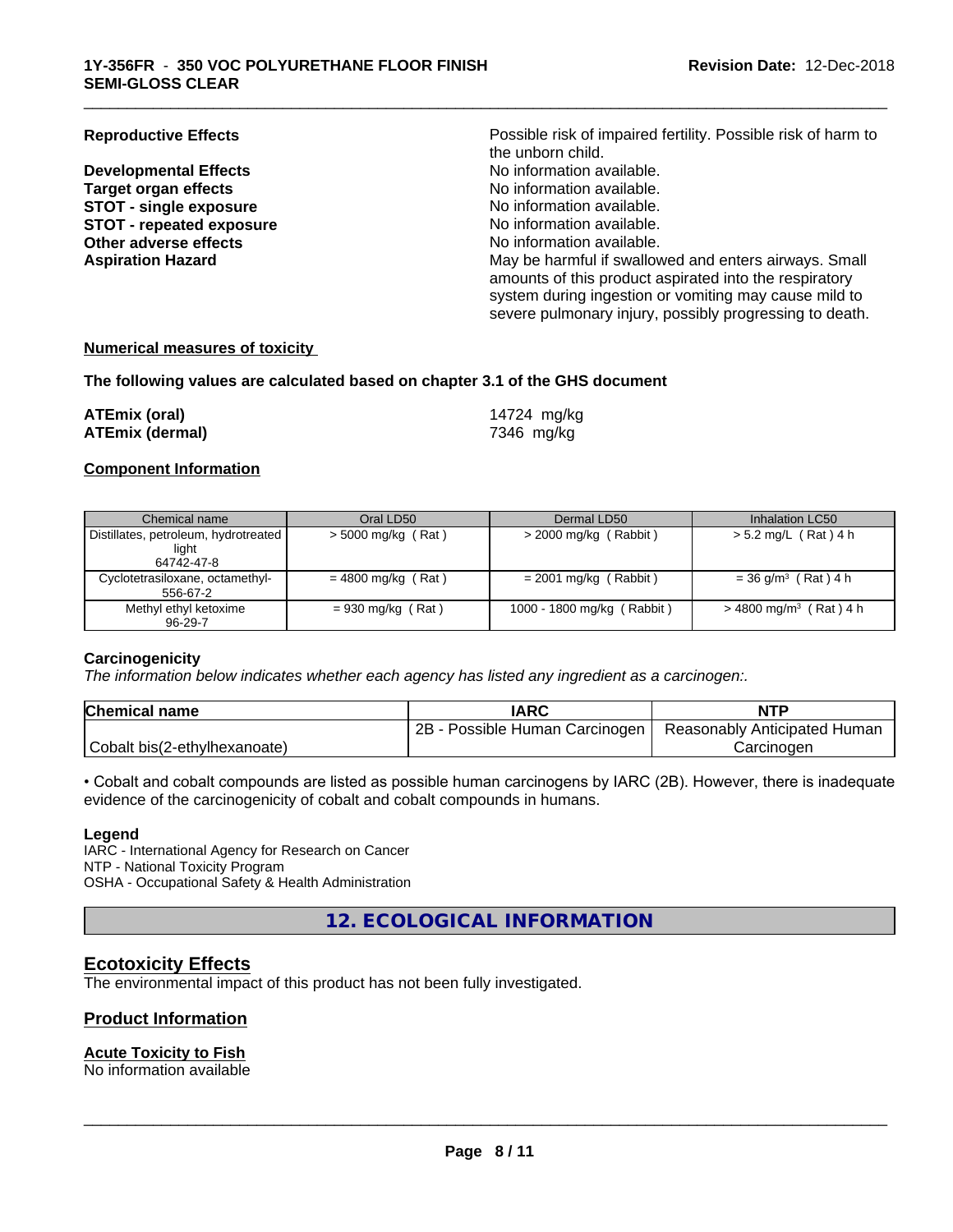## **Acute Toxicity to Aquatic Invertebrates**

No information available

#### **Acute Toxicity to Aquatic Plants**

No information available

#### **Persistence / Degradability**

No information available.

### **Bioaccumulation**

There is no data for this product.

#### **Mobility in Environmental Media**

No information available.

#### **Ozone**

No information available

## **Component Information**

#### **Acute Toxicity to Fish**

Methyl ethyl ketoxime LC50: 48 mg/L (Bluegill sunfish - 96 hr.)

#### **Acute Toxicity to Aquatic Invertebrates**

Methyl ethyl ketoxime EC50: 750 mg/L (Daphnia magna - 48 hr.)

#### **Acute Toxicity to Aquatic Plants**

No information available

## **13. DISPOSAL CONSIDERATIONS**

\_\_\_\_\_\_\_\_\_\_\_\_\_\_\_\_\_\_\_\_\_\_\_\_\_\_\_\_\_\_\_\_\_\_\_\_\_\_\_\_\_\_\_\_\_\_\_\_\_\_\_\_\_\_\_\_\_\_\_\_\_\_\_\_\_\_\_\_\_\_\_\_\_\_\_\_\_\_\_\_\_\_\_\_\_\_\_\_\_\_\_\_\_

| <b>Waste Disposal Method</b>   | Dispose of in accordance with federal, state, provincial,<br>and local regulations. Local requirements may vary,<br>consult your sanitation department or state-designated<br>environmental protection agency for more disposal<br>options. |
|--------------------------------|---------------------------------------------------------------------------------------------------------------------------------------------------------------------------------------------------------------------------------------------|
| <b>Empty Container Warning</b> | Emptied containers may retain product residue. Follow<br>label warnings even after container is emptied. Residual<br>vapors may explode on ignition.                                                                                        |

## **14. TRANSPORT INFORMATION**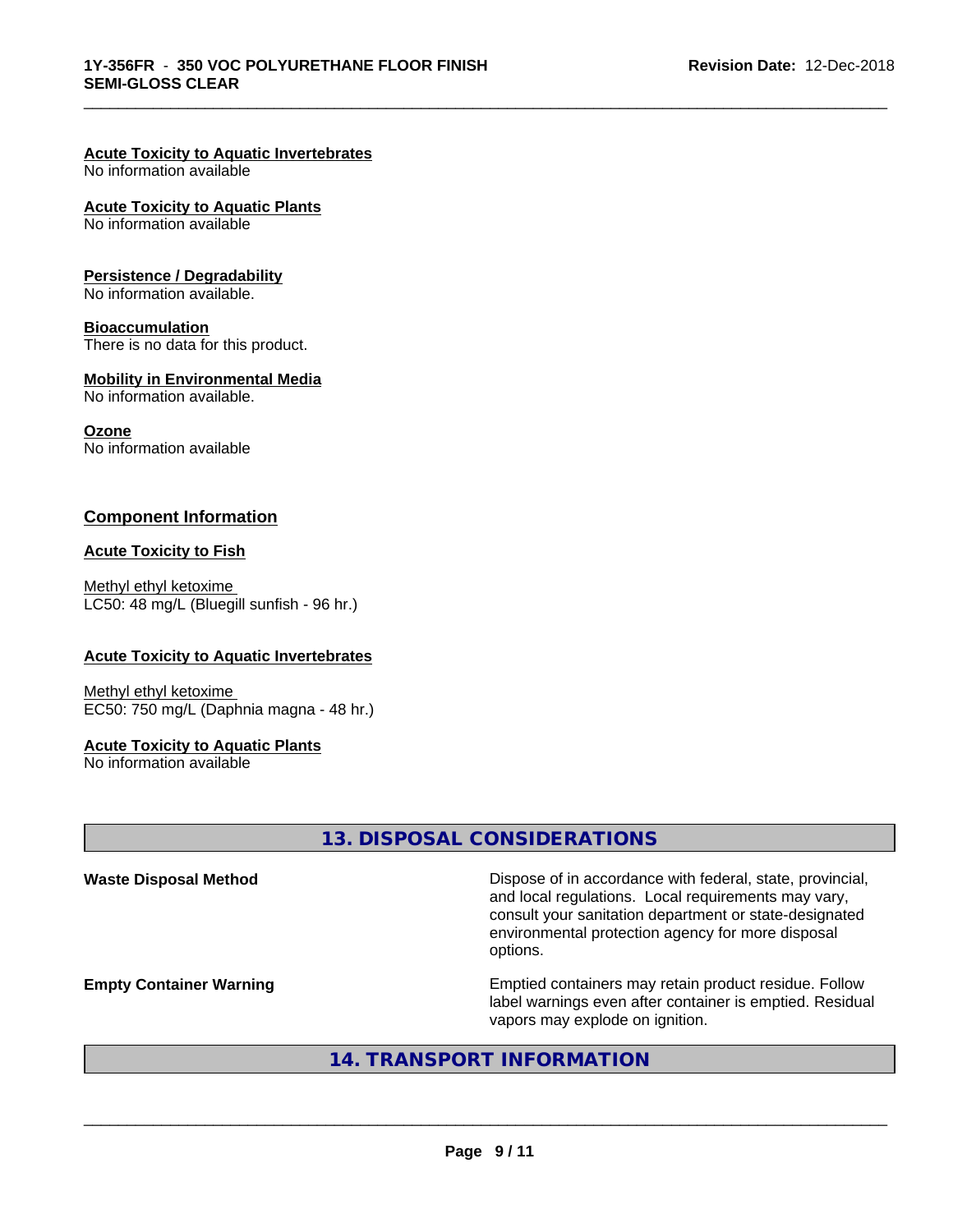| <b>PAINT</b>                                                                                                                                                                              |
|-------------------------------------------------------------------------------------------------------------------------------------------------------------------------------------------|
| 3                                                                                                                                                                                         |
| UN1263                                                                                                                                                                                    |
| Ш                                                                                                                                                                                         |
| UN1263, PAINT, 3, III                                                                                                                                                                     |
| In Canada, Class 3 flammable liquids may be reclassified<br>as non-regulated for domestic ground transportation if they<br>meet the requirements of TDG General Exemption<br>SOR/2008-34. |
| Contact the preparer for further information.                                                                                                                                             |
| Contact the preparer for further information.                                                                                                                                             |
|                                                                                                                                                                                           |

\_\_\_\_\_\_\_\_\_\_\_\_\_\_\_\_\_\_\_\_\_\_\_\_\_\_\_\_\_\_\_\_\_\_\_\_\_\_\_\_\_\_\_\_\_\_\_\_\_\_\_\_\_\_\_\_\_\_\_\_\_\_\_\_\_\_\_\_\_\_\_\_\_\_\_\_\_\_\_\_\_\_\_\_\_\_\_\_\_\_\_\_\_

## **15. REGULATORY INFORMATION**

## **International Inventories**

| <b>TSCA: United States</b> | Yes - All components are listed or exempt. |
|----------------------------|--------------------------------------------|
| DSL: Canada                | Yes - All components are listed or exempt. |

## **National Pollutant Release Inventory (NPRI)**

#### **NPRI Parts 1- 4**

This product contains the following Parts 1-4 NPRI chemicals:

#### *None*

#### **NPRI Part 5**

This product contains the following NPRI Part 5 Chemicals:

| <b>Chemical name</b>                 | CAS No.    | Weight-% | <b>NPRI Part 5</b> |  |
|--------------------------------------|------------|----------|--------------------|--|
| Distillates, petroleum, hydrotreated | 64742-47-8 | 10 - 30% | ∟isted             |  |
| liaht                                |            |          |                    |  |
| Stoddard solvent                     | 8052-41-3  | 10 - 30% | ∟isted             |  |
|                                      |            |          |                    |  |

### **WHMIS Regulatory Status**

This product has been classified in accordance with the hazard criteria of the Hazardous Products Regulations (HPR) and the SDS contains all the information required by the HPR.

**Health:** 1\* **Flammability: 2 Reactivity: 0 PPE:** -

 $\overline{\phantom{a}}$  ,  $\overline{\phantom{a}}$  ,  $\overline{\phantom{a}}$  ,  $\overline{\phantom{a}}$  ,  $\overline{\phantom{a}}$  ,  $\overline{\phantom{a}}$  ,  $\overline{\phantom{a}}$  ,  $\overline{\phantom{a}}$  ,  $\overline{\phantom{a}}$  ,  $\overline{\phantom{a}}$  ,  $\overline{\phantom{a}}$  ,  $\overline{\phantom{a}}$  ,  $\overline{\phantom{a}}$  ,  $\overline{\phantom{a}}$  ,  $\overline{\phantom{a}}$  ,  $\overline{\phantom{a}}$ 

**HMIS Legend**